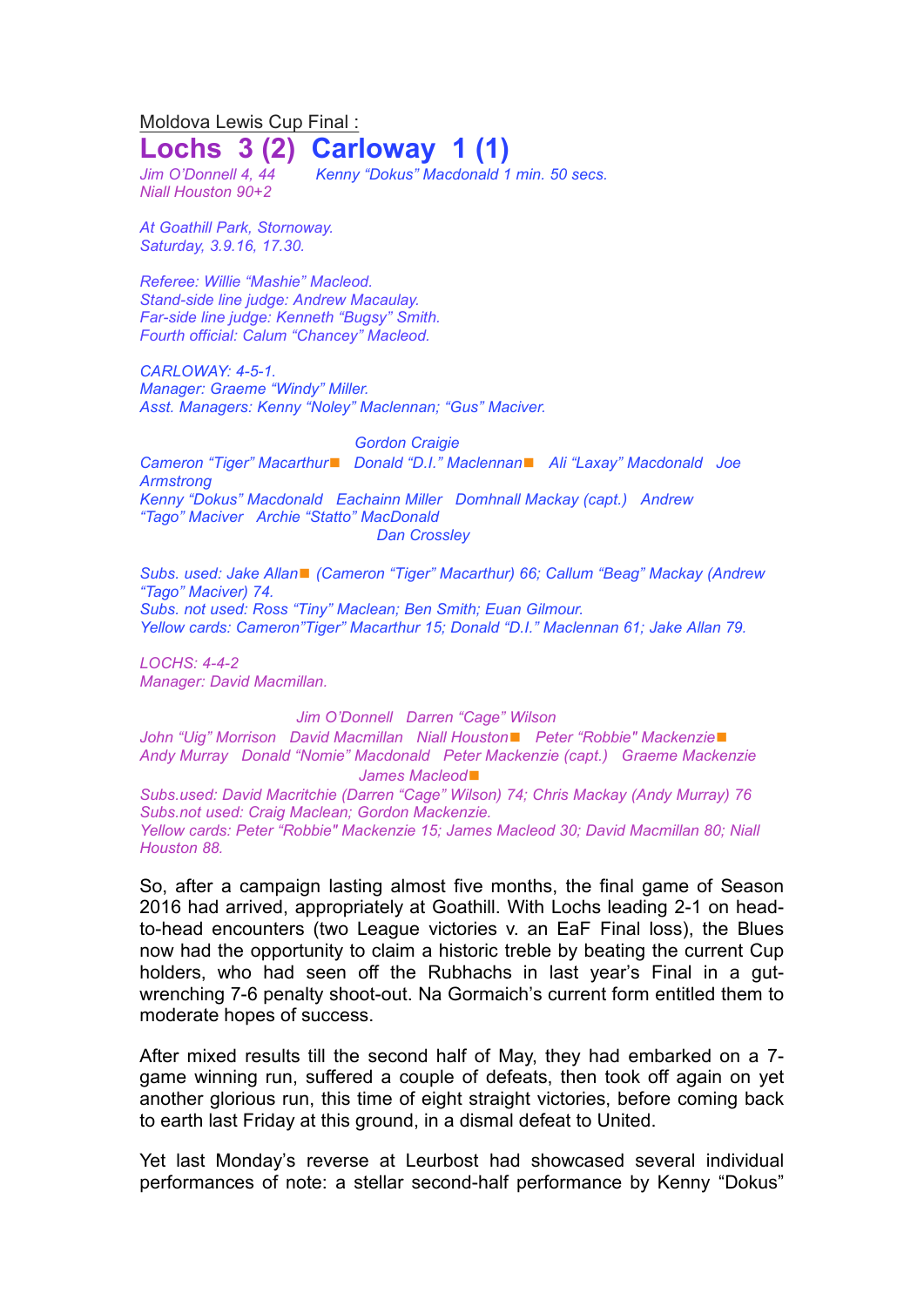Macdonald; coming-of-age contributions from Callum "Beag" Mackay, Ben Smith, and Joe Armstrong - and, as a group, the team had grown in strength as the game unfolded. Added to this, the Maroons had yet another strengthsapping 90 minutes to endure on Wednesday at Garrabost, an unfortunate side-effect of that match being the injury which ruled out the influential midfield dynamo, Robert Mackenzie, tonight. No doubt, the boys in blue were ecstatic, seeing him standing on the terracing in mufti, rather than charging at them on the field.

Graeme "Windy" Miller had interesting choices to contemplate before tonight's Final, and, for once, these dilemmas were heartening: basically, who to leave out? What was the best strategy to employ against the newlycrowned League champions, to prevent the Mackenzies, David Macmillan, and John "Uig" Morrison quickly establishing their customary vice-like grip on the centre of the field, as they had done against Point?

Cameron "Tiger" Macarthur had overcome illness and Archie "Statto" MacDonald declared himself fit, despite having staples and glue applied to two head gashes in A. & E. after Monday night's game. Jake Allan had recovered from his twisted ankle, but was not risked for the full 90 minutes and joined Ross "Tiny" Maclean, returned from Inverness, on the bench, beside Euan Gilmour and young stars, Callum "Beag" Mackay and Ben Smith, unlucky losers in the squad merry-go-round, despite strong performances at Creagan Dubh.

Those rested for that game appeared, Dan Crossley being given the main striking role to exploit his pace and ball skills against the Gneissian pair at the heart of the Maroons' back-line, Peter Mackenzie and Donald "Nomie" Macdonald, while "Dokus" was delegated right-wing/half beside the returning Eachainn Miller, no doubt in the hope they'd combine to set up the bullets for Crossley to fire. The power provided by Domhnall Mackay and Andrew "Tago" Maciver had been preferred once more in the centre of midfield as support for Miller and also as a holding bulwark in front of the ever-dependable, Donald "D.I." Maclennan and Ali "Laxay" Macdonald.

Andy Murray, who had missed the League match with Carloway but had started against Point, continued, and this allowed Peter "Robbie" Mackenzie to move to the right flank, replacing goalscorer on Monday night, David Macritchie, who dropped to the bench, alongside Craig Maclean, Darren Wilson being preferred as partner to goal-machine, Jim O'Donnell. However, the real surprise was the appearance of veteran stalwart, Graeme Mackenzie, at right-back, and this meant the promising Niall Houston could move forward to fill the spot vacated by the absent Robert Mackenzie.

At Creagan Dubh an explosive opening had seen Robert M. denied by Gordon Craigie within a minute. Tonight, "Dokus" went one better, although it took him nearly two. In Carloway's first attack, Mackay, in the centre circle, found "Statto" breaking down the left touch-line, wide of Graeme M. Square of the edge of the box, he checked back, then sent a mid-high right-footer curling across the line of the box. Peter M. and "Nomie" seemed to confuse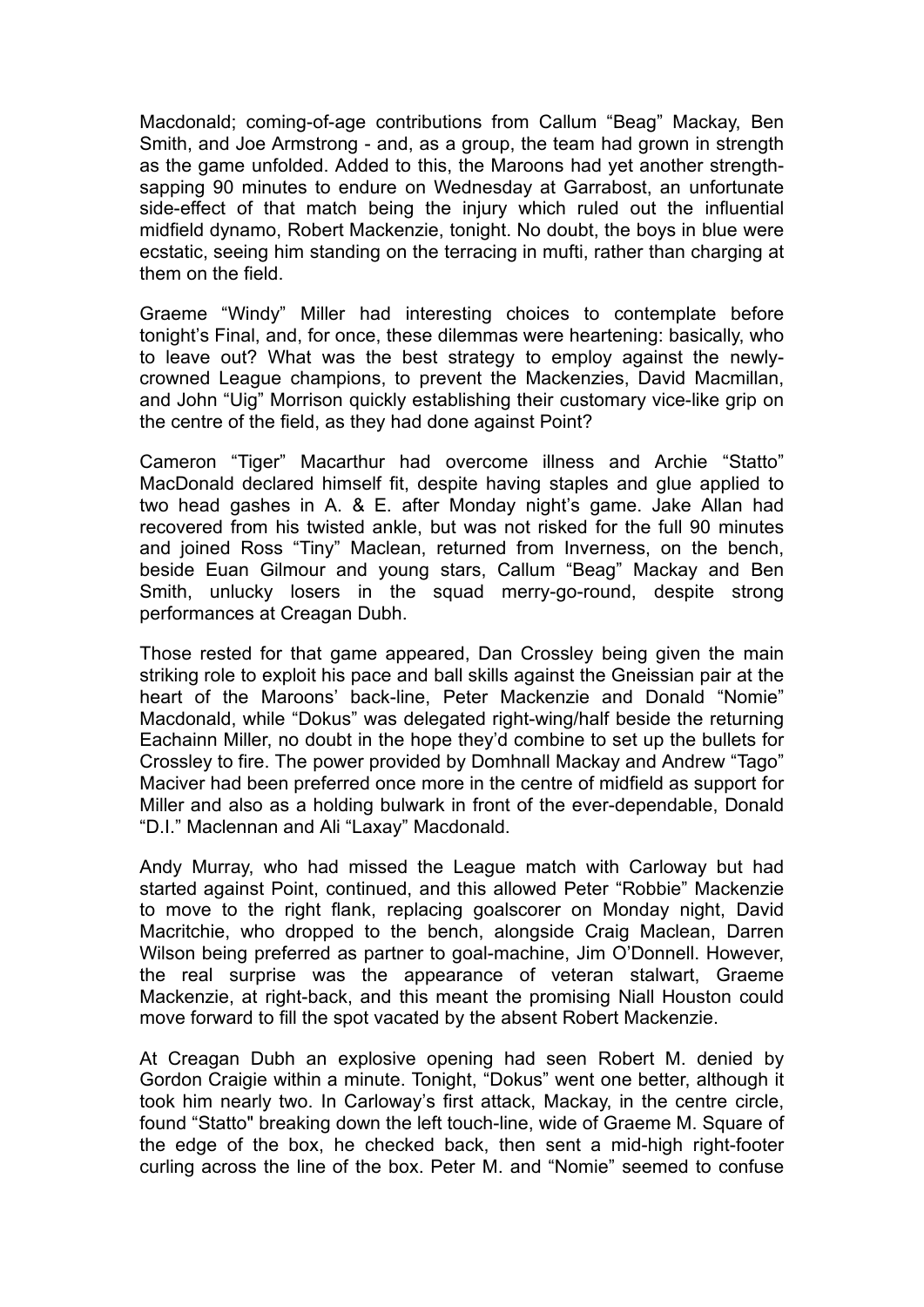each other, the ball ricocheting onwards off them to "Dokus" on the right corner of the box. He didn't connect quite cleanly but his first-time left-footer whizzed in low towards the surprised Macleod, who tried to block it with his feet, but the pace of the ball carried it onwards off him to his left and inside the far post (**0-1**).

The midges hadn't even made up their minds who to bite before the Blues had a second glorious chance to distance themselves further from the Lochs, yet another high ball, this time from Miller, finding Crossley ghosting between the Mackenzies into the left side of the box, but this time Macleod was prepared and rushed out to block the striker's attempt expertly.

The whiz-bang opening continued in four minutes when O'Donnell levelled the score, a through ball from the right centre-line on the right touch-line leading to a misunderstanding between "Laxay" and "Van Der Sar' - *"It's your ball*", "*No, it's yours*", etc. - on the edge of the box and the Lochs man accepting the gift to whip it low into the centre of the empty goal (**1-1**).

The earth was already starting to shift towards the south, rather than the west when, after 10 minutes a trademark Macmillan free-kick, 22 metres out in the centre, cleared the wall expertly, but was read by Craigie, slightly to his left. Carloway retaliated four minutes later when an exquisite Miller de Boer from the centre cleared Graeme M. for "Statto" to catch on the bye-line, then turn back and in, but Macleod and the back-tracking Graeme M. combined to block his effort for a corner.

A midfield stalemate now paralysed play as Mackay/"Tago"/ Miller joined horns with Macmillan/"Uig"/ and Houston in midfield and it was the half hour before Craigie or Macleod had to leave off combing their hair to contribute. A "Dokus" free-kick from 20 metres, out on the left touch-line, was floated in beautifully, à la Suarez, for "Tago" , 16 metres out in the centre, to meet perfectly, but Macleod reacted brilliantly to push his lightning-sharp header straight up and Graeme M. arrived to head the ball over his own bar to safety.

Nine more minutes had passed before Craigie had to prove himself, a whipped ball from the Lochs right, 14 metres from the bye-line, breaking outwards off "Laxay" to O'Donnell in the centre, but he snatched at the ball and hooked a low left-foot daisy-cutter well-wide of "Van Der Sar's" left-hand post. However, the big striker had only to wait another four minutes to atone. A forward ball from Houston on the centre-line shot towards the centre of the 18-metre line and "D.I." and "Laxay" both went for it, challenged by O'Donnell. The ball rebounded back and forth off each of them, then broke leftwards. The Lochs man reacted first to stab a heavy right-footer to Craigie's right and even though the keeper did well to get his right hand to it, the power of the drive took it though him and home (**2-1**).

## **Half-time: Lochs 2 Carloway 1**

There was not a shaft of light between the sides at the interval but the pace, rhythm, and movement of the Final were clearly now controlled by Lochs, just as they had been in the League decider at Garrabost. Macleod was rarely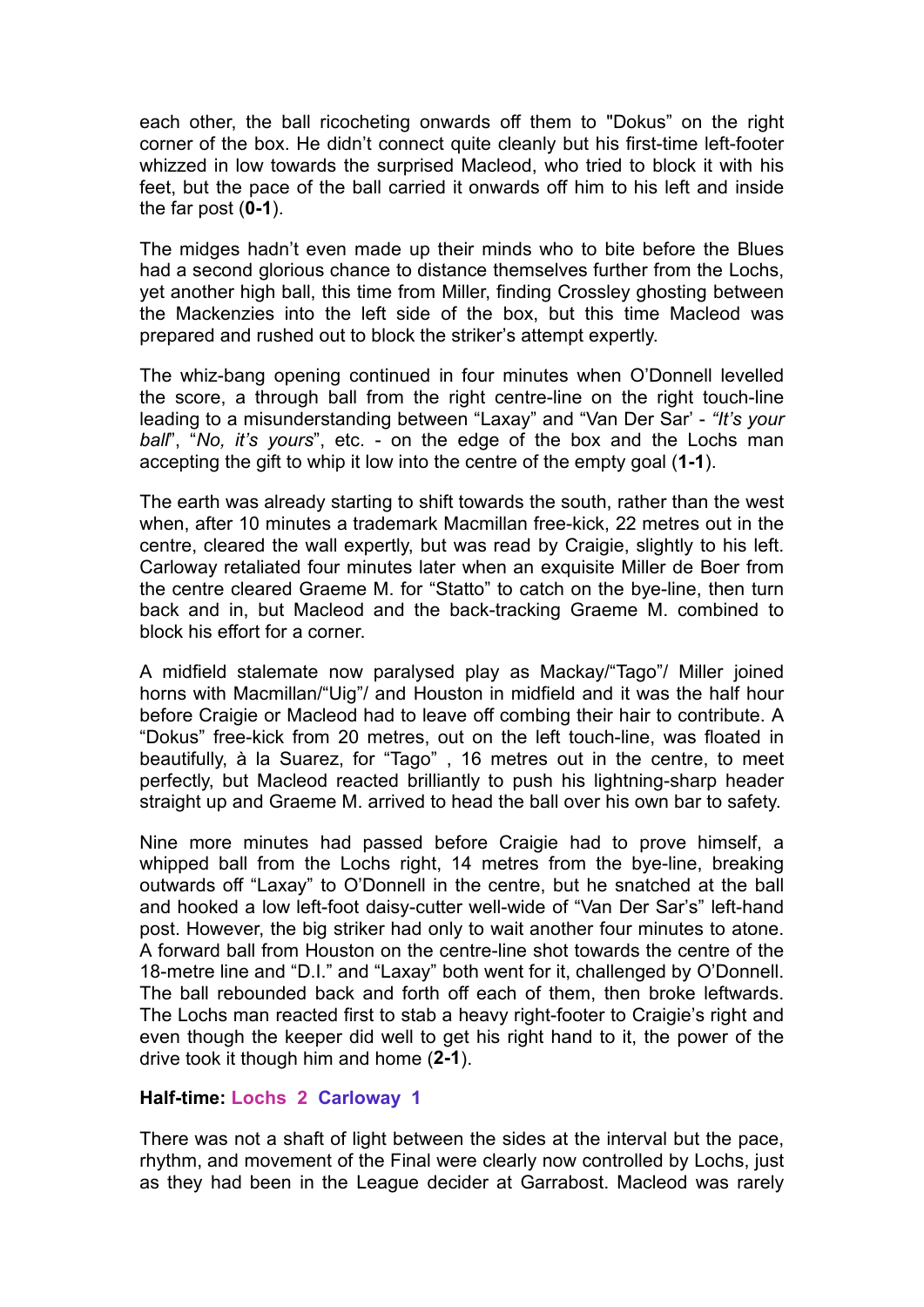threatened, as the Lochs' midfield negated the power of Mackay and "Pongo" and creativity of Miller, just as they had done to the Macdonalds, Hugh Morrison, and "Ali "Wally" Maciver on Wednesday. None of these players were failing to perform; they simply were swamped in a midfield quicksand, forced to play across the line and send speculative, rather than precise, passes forward. Crossley was the loneliest man in Stornoway, unsupplied and forced to chase any forward ball which was fired downfield direction-less: "Nomie", the Mackenzies, and Murray simply passed the ball around him and initiated the next Lochs' push. Fortunately, the Carloway back-line was equally stonewall, most of the time, so that O'Donnell had rarely been seen, although, like most top strikers, he "*hung about*", like Denis Law or Lou Macari, expertly finding that correct open space, waiting invisibly to punish his markers for any lapses in concentration.

In 53 minutes he almost secured his hat-trick when a long clearance from "Nomie" saw him fight off "Laxay" 20 metres from goal to race into the left of the Carloway box, but again na Gormaich's champion shot-stopper was equal to the moment to get down fast to his left to palm the low drive wide of his far post. In 61 minutes yet another Macmillan free-kick, 20 metres from goal in the centre, cannoned off the wall and off for a corner on Craigie's right.

It took na Gormaich until the 66th minute to create their only realistic chance of the second half when "Dokus" was sent down the right by a perfect Charlie Gallagher from Miller in the centre circle. He made the bye-line before cutting across a low diagonal which Crossley seized on by the near post, 10 metres out. Again, Macleod showed why he is the best keeper on the island to rush out and block "Raymondo's" low drive, then recover to block "Dokus's" followup on the rebound for a corner to his left.

To shake off the yoke, "Windy" boldly cast the dice. "Tiger", a defender, was sacrificed, the Blues risking three at the back, and Jake Allan coming on to rumble up the back-line, then Callum "Beag" entered the fray in place of "Pongo" to bring pace to the right to test a tiring Andy Murray. However, Macmillan responded by bringing on Chris Mackay for Murray, sacrificing class for pace in the last fifteen minutes

The tackling became brutal; the yellow card now appeared constantly, as the clock ran down, with neither side really threatening, Lochs holding, then breaking; Carloway pushing, with little success. Then, deep in added-on time, a ping-pong breaking ball came square from the left to Houston, 22 metres from goal in the centre, and his instant right-foot drive flew low and wide of Craigie and deep into the keeper's left-hand corner (**3-1**). The strike confirmed a result that seemed to have been inevitable for some time.

## **Full-time: Lochs 3 (2) Carloway 1 (1)**

And so season 2016 can now drift off into history. Will it be remembered by all or some as "*The Year Such-and-Such Happened*"? Or simply forgotten, of slight interest to statisticians and historians like John "Brooks" or Malcolm Macdonald? This week Carloway have appeared to have inverted tradition,